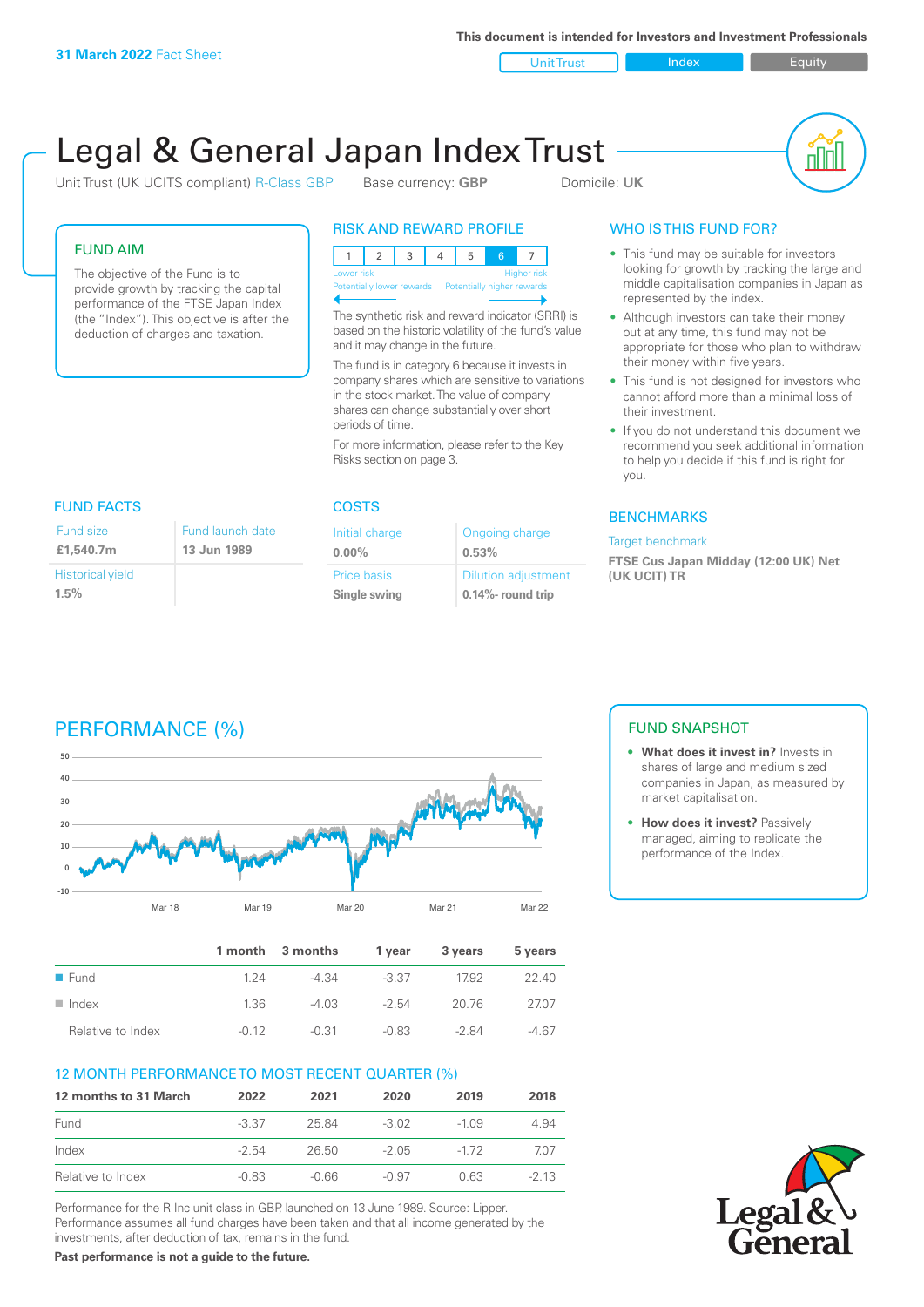### Legal & General Japan Index Trust

Unit Trust (UK UCITS compliant) R-Class GBP

### PORTFOLIO BREAKDOWN

All data sources are a combination of LGIM and the Fund Accountant unless otherwise stated. Totals may not sum to due to rounding. In order to minimise transaction costs, the Fund will not always own all the assets that constitute the index and on occasion it will own assets that are not in the index. The number of fund holdings can also differ from the index due to corporate events and proxy holdings.



#### SECTOR (%)

| $\blacksquare$ Industrials | 24.7 |
|----------------------------|------|
| ■ Consumer Discretionary   | 23.9 |
| ■ Technology               | 11.8 |
| $\blacksquare$ Financials  | 9.8  |
| $\blacksquare$ Health Care | 8.5  |
| ■ Basic Materials          | 5.5  |
| ■ Consumer Staples         | 5.2  |
| ■ Telecommunications       | 46   |
| ■ Real Estate              | 4 N  |
| $\blacksquare$ Utilities   | 12   |
| ■ Energy                   | 0.7  |
|                            |      |

#### COUNTRY (%)

Japan 100.0



#### MARKET CAPITALISATION (%) TOP 10 HOLDINGS (%)

| $\blacksquare$ Large | 79.8 |
|----------------------|------|
| $\blacksquare$ Mid   | 20.2 |
|                      |      |

■ Top 10 holdings 21.5% Rest of portfolio 78.5% No. of holdings in fund 508 No. of holdings in index 507

| <b>Toyota Motor</b>            | 54  |
|--------------------------------|-----|
| Sony Group                     | 3.1 |
| Kevence                        | 21  |
| Mitsubishi Ufj Financial Group | 19  |
| <b>Tokyo Electron</b>          | 1.9 |
| Recruit Holdings Co            | 15  |
| Shin-Etsu Chemical Co          | 1.5 |
| Softbank Group                 | 1.5 |
| Kyql                           | 13  |
| Nintendo Co                    | 13  |
|                                |     |



The Index Fund Management team comprises 25 fund managers, supported by two analysts. Management oversight is provided by the Global Head of Index Funds. The team has average industry experience of 15 years, of which seven years has been at LGIM, and is focused on achieving the equally important objectives of close tracking and maximising returns.